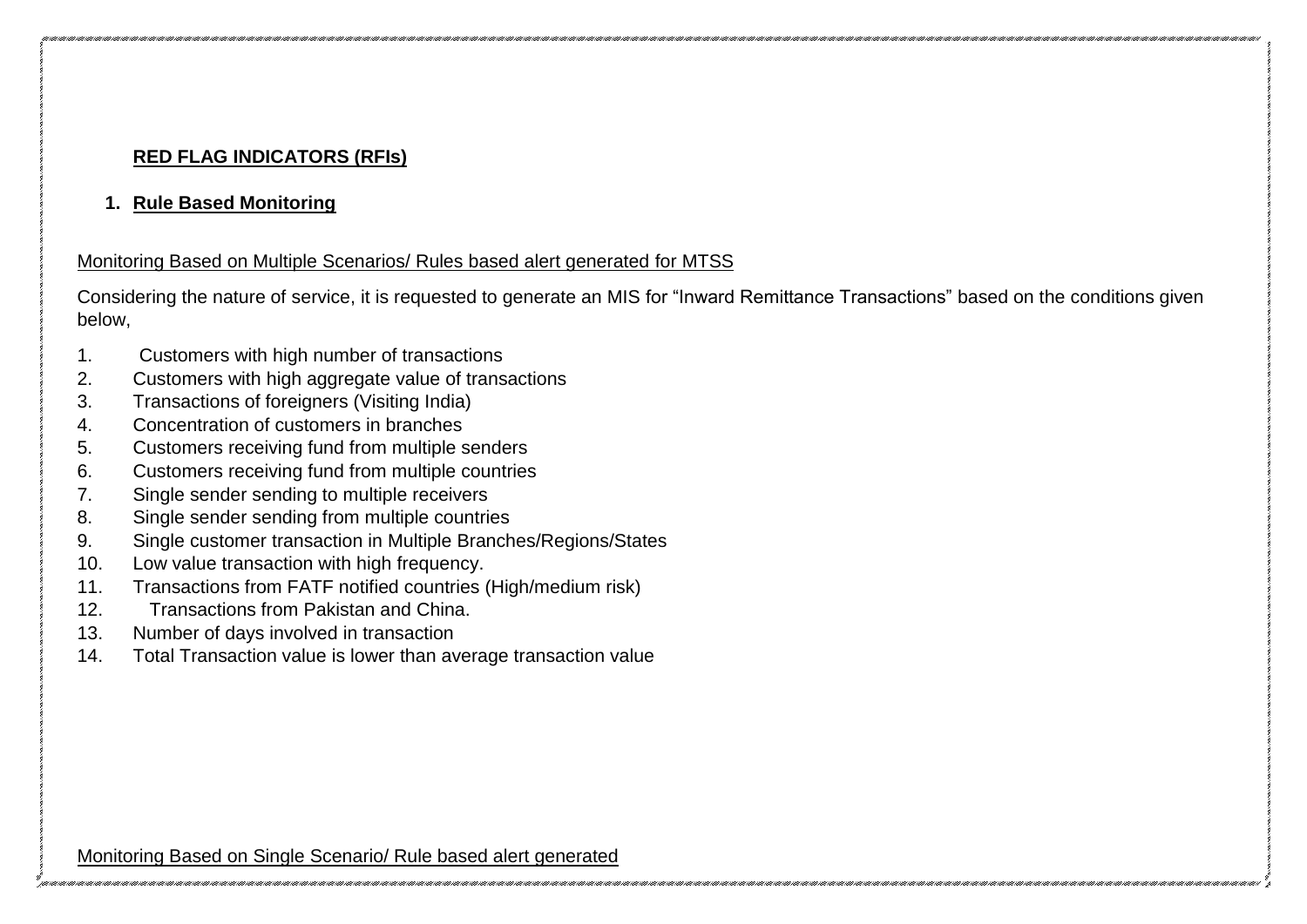| <b>SN</b>               | Scenario / Rule                                                                                                                                    | <b>Risk</b><br>Severity |
|-------------------------|----------------------------------------------------------------------------------------------------------------------------------------------------|-------------------------|
| $\mathbf 1$             | Loan disbursed to the customer through banking channels and the loan repayment done in cash (If more than XX%<br>of loan amount is repaid in cash) | High                    |
| 2                       | Loan disbursed to the customer in cash and repayment done using non-cash modes                                                                     | Medium                  |
| 3                       | Having inventory count of XX or more                                                                                                               | Low                     |
| $\overline{\mathbf{4}}$ | Performed more than XX repledges during XX days                                                                                                    | Medium                  |
| 5                       | Number of transactions is in excess of XX Nos during XX days                                                                                       | Medium                  |
| 6                       | Distinct count of Transaction Date in excess of XX Days (Date on which payment is made)                                                            | Medium                  |
| $\overline{7}$          | Amount involved in repayment (In Aggregate) is in excess of XX Lakhs during XX days                                                                | Low                     |
| 8                       | No of branches where inventory is pledged in more than XX Branches.                                                                                | Medium                  |
| 9                       | Wallets receiving more than average transactions from multiple number of bank accounts/ wallets in a single day                                    | Medium                  |
| 10                      | Wallets receiving more than average transactions from multiple number of bank accounts/ wallets (more than                                         | Medium                  |
|                         | average transactions, either by count or by amount)                                                                                                |                         |
| 11                      | Single beneficiary (Based on bank account) receiving funds from multiple wallets / bank accounts in a single day                                   | High                    |
| 12                      | Single beneficiary (Based on bank account) receiving funds from multiple wallets / bank accounts (more than                                        | Medium                  |
|                         | average transactions, either by count or by amount)                                                                                                |                         |
| 13 <sup>°</sup>         | Customers who are transacted in more than XX currencies in a month                                                                                 | Medium                  |
| 14                      | Customers who has transacted in more than XX currencies during every XX months                                                                     | Low                     |
|                         | Reports generated covering all products,                                                                                                           |                         |
|                         | 1. High Value cash transaction in a day                                                                                                            |                         |
|                         | High Value cash transaction in a Calendar month                                                                                                    |                         |
|                         | 3. Unscheduled High Value repayments in a day                                                                                                      |                         |
|                         | 4. Unscheduled High Value repayments in a calendar month                                                                                           |                         |
|                         | Splitting of cash transaction just below Rs.XX by a Customer in a month<br>5.                                                                      |                         |
|                         | High value transactions by High Risk Customers<br>6.                                                                                               |                         |
|                         | 7. Cash repayments greater than INR XX for individuals and greater than INR XX for non-individuals in a day                                        |                         |
|                         | 8. Top 10 cash repayments in a day.                                                                                                                |                         |

9. Non-Cash repayments greater than INR XX for individuals and greater than INR XX for non-individuals in a day

10.Top 10 non-cash repayments in a day

11.Cash repayments greater than INR XX for individuals and greater than INR XX for non-individuals in a month

12.Top 10 cash repayments in a month.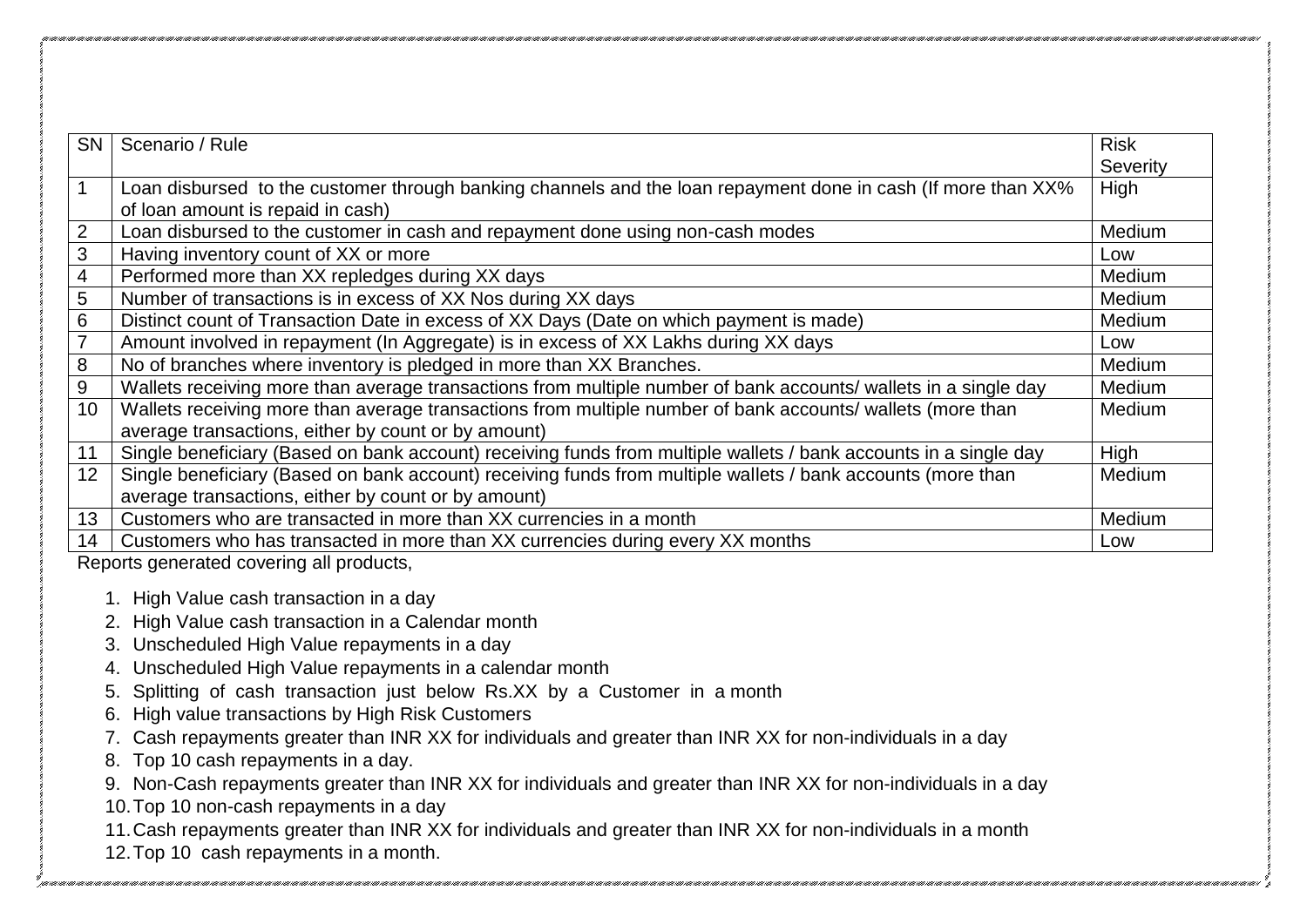13.Non-Cash repayments greater than INR XX for individuals and greater than INR XX for non-individuals in a month.

14.Top 10 cash repayments in a month

- 15.Value of transaction is more than XX percent of the previous largest transaction for the client (or client profile)
- 16. Value of transactions in a month is more than XX percent of the average value for the client (or client profile)
- 17.Number of transactions in a month is more than XX percent of the average number for the client (or client profile)
- 18.Cash transactions greater than INR XX by customer with low cash requirements such as Students, Housewife, Pensioners, Wages and salary person and Minor Accounts
- 19.Cash repayments in amounts ranging between INR XX/- to INR XX in multiple accounts of the customer greater than XX times in a month
- 20.Common address/telephone used by multiple unrelated customers. Common Ids used by multiple customers. Group of individuals conducting transactions.
- 21.Loan repayments in cash greater than INR XX in XX months.
- 22.Transaction involving a location considered to be high risk from the terrorist financing perspective.
- 23.Receipt of any notice of enquiry from any enforcement authority, calling for information about any Customer.
- 24.Customer provided different IDs or Date of Birth at different instances
- 25.Receipt of enquiry/attachment notice from any enforcement authority such as CBI, Police, Enforcement Directorate, Department of Vigilance and Anti-corruption, Income tax or Service Tax Authorities etc. for violation of revenue/regulatory laws.

## **Escalation from Branch / Field staff**

| <b>SN</b> | Category          | <b>Detailed description</b>                                                                                         |
|-----------|-------------------|---------------------------------------------------------------------------------------------------------------------|
|           | <b>Behavioral</b> | 1. Customer did not open account after being informed about KYC requirements                                        |
|           | indicators        | 2. Customer uses complex legal structures or where it is difficult to identify the beneficial owner.                |
|           |                   | 3. Customer is hurried or nervous.                                                                                  |
|           |                   | 4. Customer is over cautious in explaining genuineness of the transaction.                                          |
|           |                   | 5. Customer changes the information provided after more detailed information is requested. Customer provides        |
|           |                   | information that seems minimal, possibly false or inconsistent.                                                     |
|           |                   | Multiple customers arrive together but pretend to ignore each other.<br>6.                                          |
|           |                   | 7. Customer travels unexplained distances to conduct transactions                                                   |
|           |                   | 8. Customer could not explain source of funds satisfactorily.                                                       |
|           |                   | Not sharing the details of transaction/purpose of loan                                                              |
|           | Service           | 1. Customer frequently requests for change of address                                                               |
|           | Request           | 2. Customer did not complete transaction after queries of source of funds etc.                                      |
|           | Indicators        | 3. Customer has vague knowledge about amount of money involved in the transaction. Customer taking instructions for |
|           |                   | conducting transactions.                                                                                            |